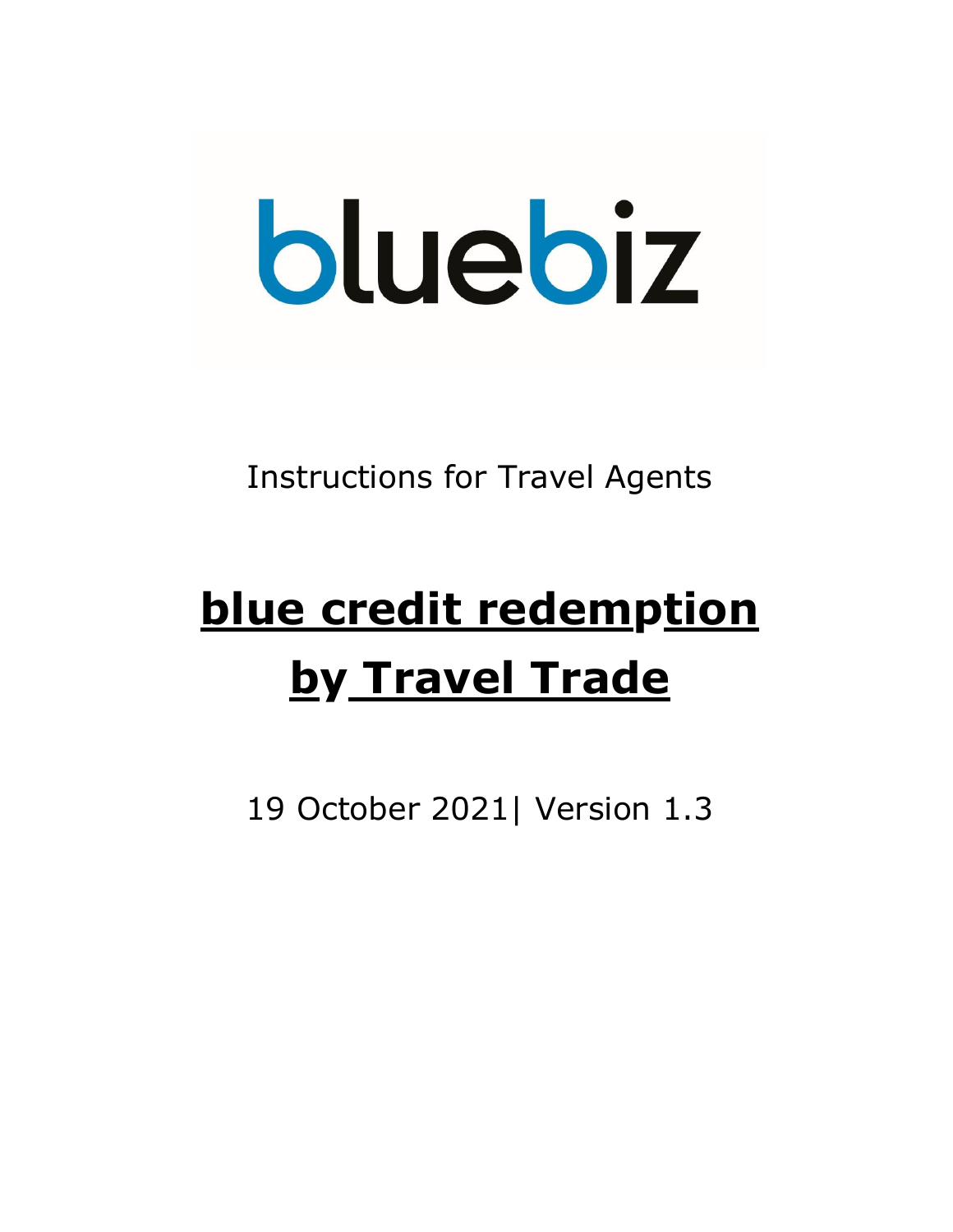# **Contents**

| 1. |        |                                                       |  |
|----|--------|-------------------------------------------------------|--|
| 2. |        |                                                       |  |
|    |        |                                                       |  |
|    | 2.1.1. |                                                       |  |
|    | 2.1.2. | OIN (Account number of bluebiz member) information 3  |  |
|    | 2.1.3. |                                                       |  |
|    |        |                                                       |  |
|    | 2.2.   |                                                       |  |
|    | 2.3.   |                                                       |  |
|    | 2.3.1. |                                                       |  |
|    | 2.3.2. |                                                       |  |
| 3. |        |                                                       |  |
|    |        |                                                       |  |
|    |        |                                                       |  |
|    | 3.1.1. |                                                       |  |
|    | 3.1.2. | OIN (Account number of bluebiz member) information 16 |  |
|    | 3.1.3. |                                                       |  |
|    | 3.1.4. |                                                       |  |
|    | 3.2.   | Payment request for issuing EMD with blue credits 16  |  |
|    | 3.3.   |                                                       |  |
|    | 3.3.1. |                                                       |  |
|    | 3.3.2. |                                                       |  |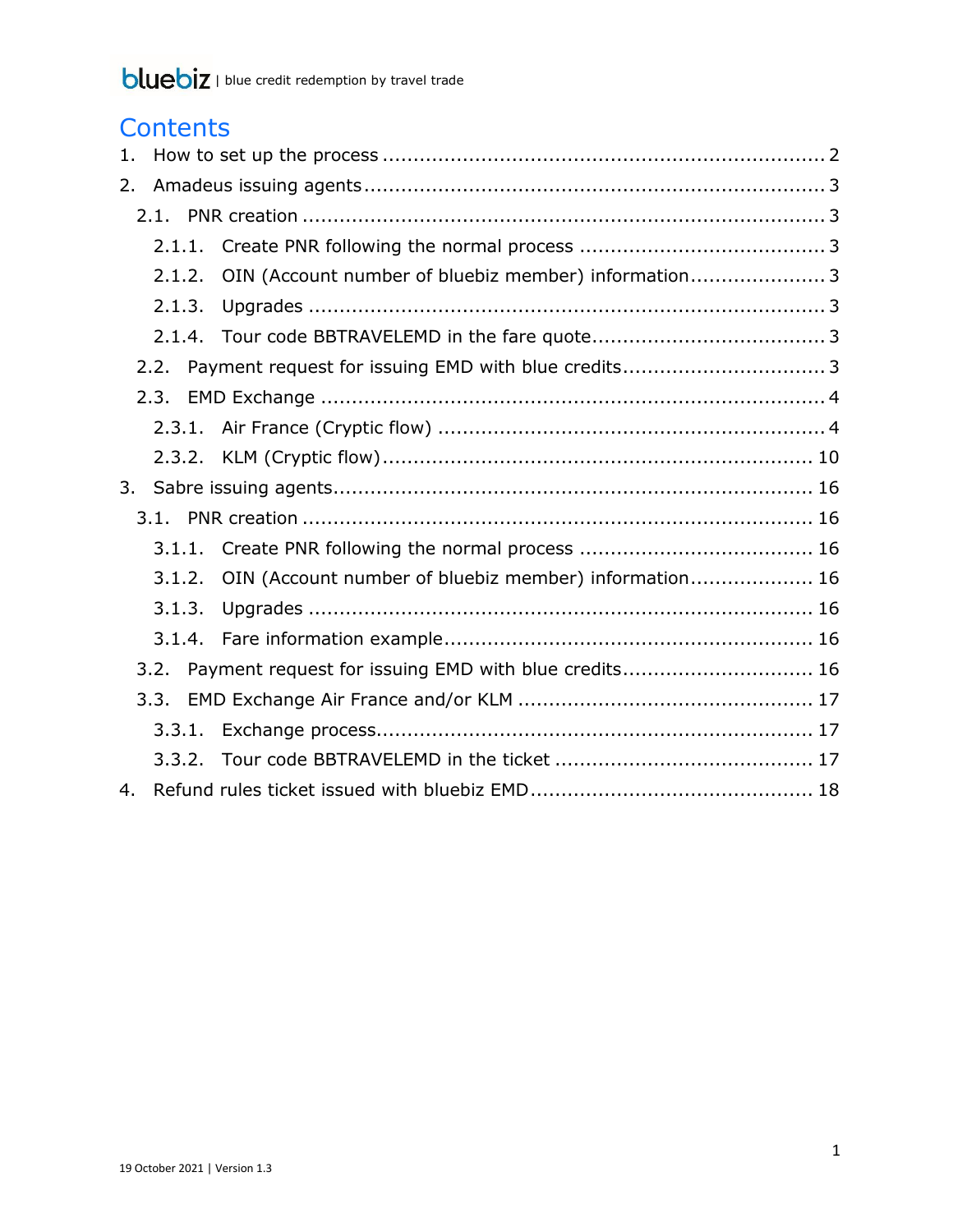# <span id="page-2-0"></span>1. How to set up the process

Before you can start:

Before you can ask for a payment with blue credits on tickets on behalf of your customer, the bluebiz member first need to authorize you as their bluebiz designated travel agent. They can do so by filling in the form called 'assign a designated travel agent' which the member can find in the bluebiz service desk section of bluebiz.com. As soon as you are assigned as a travel agency for a bluebiz member, you will receive a confirmation mail from the bluebiz service desk. From this moment on you can start to ask for payment of tickets and upgrades in blue credits as described on the following pages.

For tickets paid with blue credits, you as a designated travel agent will still be able to:

- own the PNR
- Service the PNR (making changes, adding ancillaries, etc. $*)$
- incorporate the PNR in your mid and back office systems for Management Information and duty of care purposes

If you have any questions on the bluebiz Designated Travel Agent service, please visit bluebiz.com, Agentconnect.biz or your account manager.

*\*Changes and ancillaries cannot be paid with blue credits via the bluebiz designated travel agent service.* 

### **Kind reminder:**

Refunds must be requested via an Indirect refund via **Refund Application in BSPlink**. If a refund request has been sent via the GDS, it will **not** be handled and an ADM could be issued.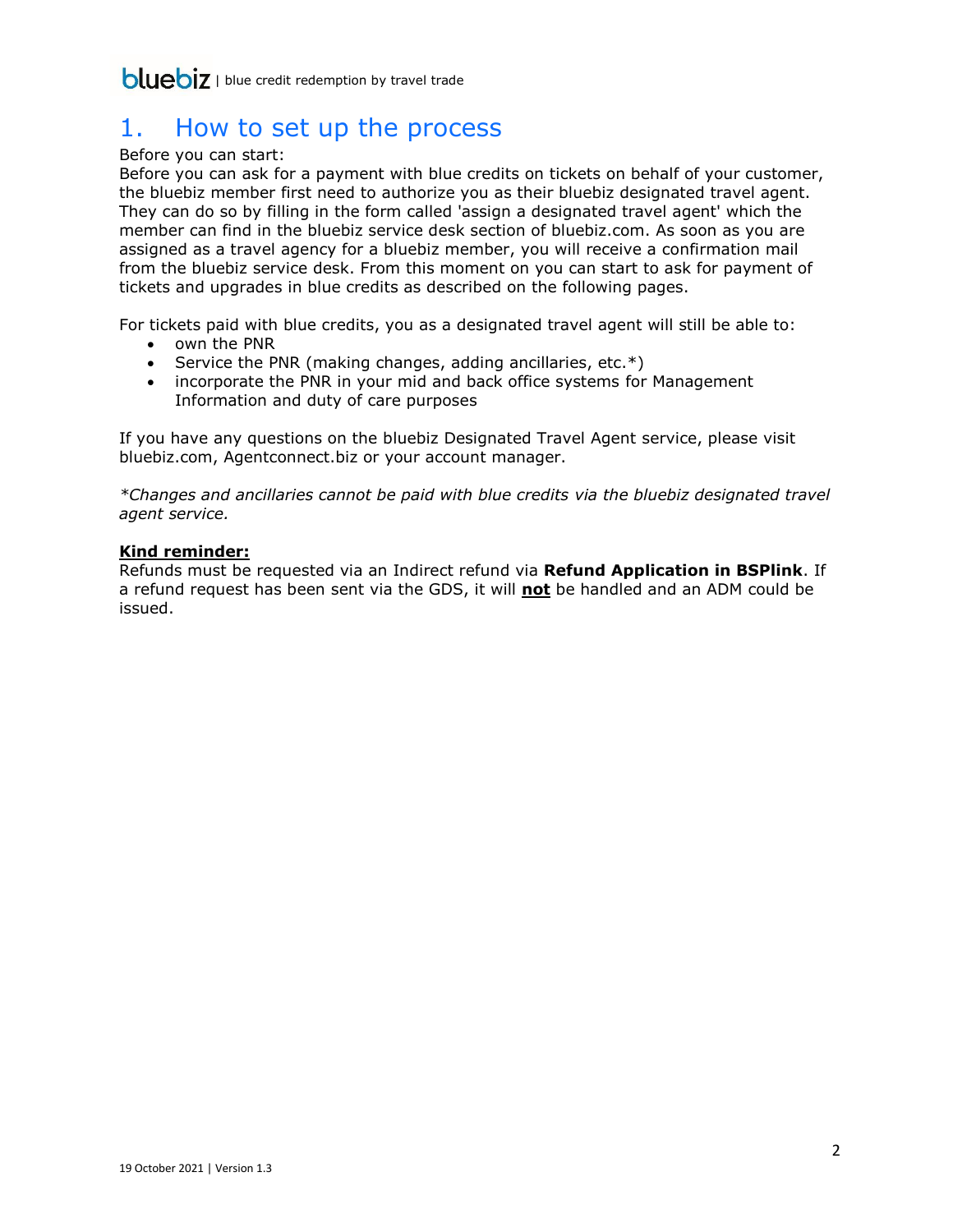# <span id="page-3-0"></span>2. Amadeus issuing agents

### <span id="page-3-1"></span>2.1. PNR creation

### <span id="page-3-2"></span>2.1.1.Create PNR following the normal process

The following items are mandatory to add in the PNR: OIN and fare quote.

### <span id="page-3-3"></span>2.1.2.OIN (Account number of bluebiz member) information

- The OIN entry is mandatory for all bookings, corporate and published fares.
- The entry to add the bluebiz number is:  $\overline{OSYYOIN}$  ZZ12345 (=example)
- OIN in the reservation will trigger the TTL *Ticket Time Limit*

### <span id="page-3-4"></span>2.1.3.Upgrades

 Please mention the new fare basis and the fare difference incl. taxes via a RM remark in the PNR. You can only request an upgrade if the ticket is already issued.

### <span id="page-3-5"></span>2.1.4.Tour code BBTRAVELEMD in the fare quote

- To recognize the tickets issued with the EMD it is important that a specific tour code (BBTRAVELEMD) will be added to the fare quote.
- If there is already an existing FT, the line number of the element has to be deleted first. Then insert the tour code BBTRAVELEMD

 $\checkmark$  Entry to delete the tour code >XE [line number or FT]

 $\checkmark$  Entry to add the tour code >FT *\*BBTRAVELEMD*

### <span id="page-3-6"></span>2.2. Payment request for issuing EMD with blue credits

The payment request has to be send at least 5 days before departure of the first flight:

- Go to<https://www.bluebiz.com/en/travel-Agent/payment-request> and complete the form.
- If all steps above are checked, an EMD will be issued and the EMD number will be send via SSR remark in the PNR.
- After the EMD is inserted in the PNR the ticket has to be issued according process 3 or 4 within 72 hrs.
- Changes and flight related services are excluded for blue credits redemption by Travel Trade.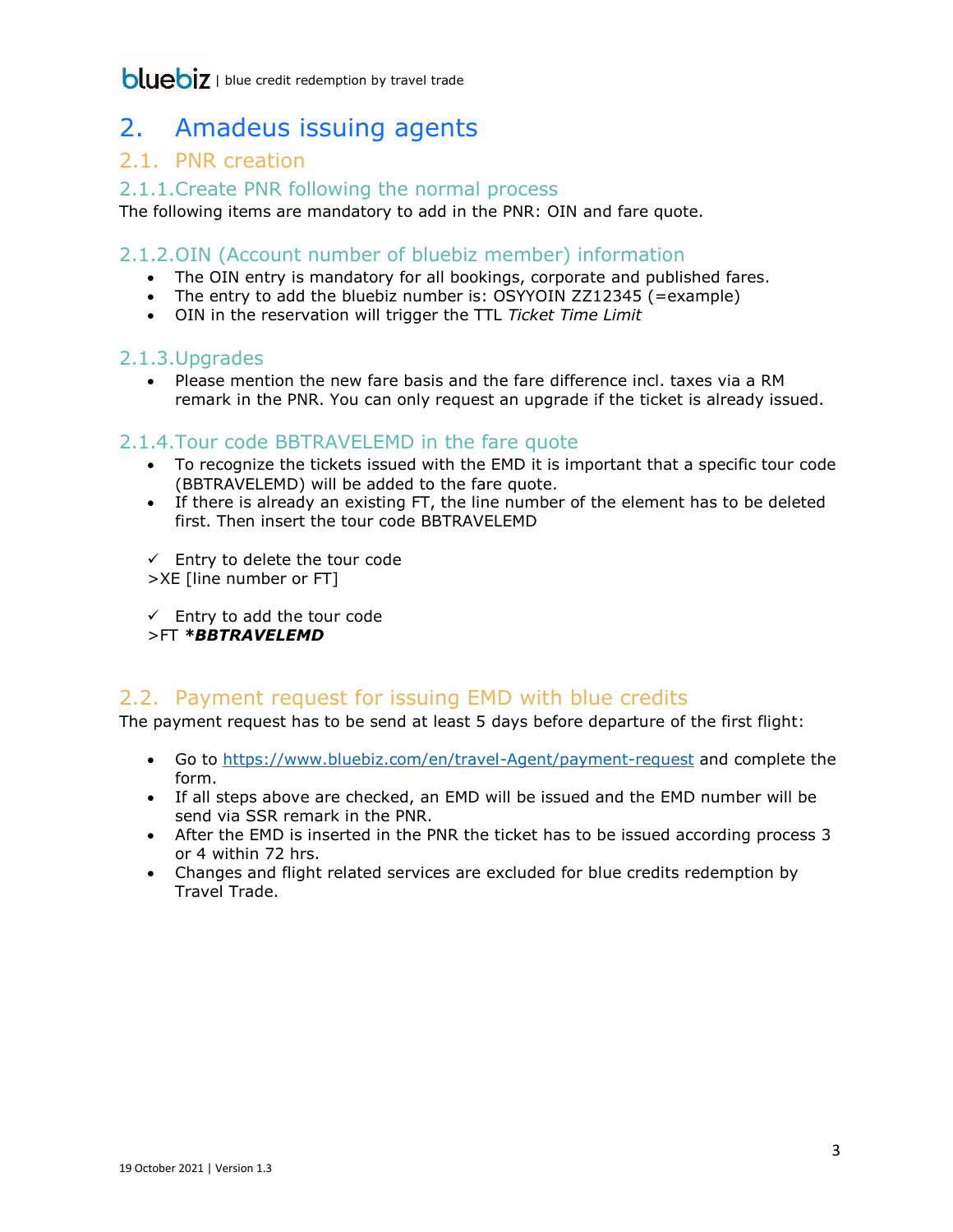### <span id="page-4-0"></span>2.3. EMD Exchange

### <span id="page-4-1"></span>2.3.1.Air France (Cryptic flow)

After having received the EMD via an RM remark in the PNR, follow the below exchange process.

### **EMD = issued in Euro or USD**

Retrieve booking PNR.

Request

### **> RTN9TVKB**

|               | TST RLR                                                    |                  |                                               |  |  |                                              |                           |
|---------------|------------------------------------------------------------|------------------|-----------------------------------------------|--|--|----------------------------------------------|---------------------------|
|               | RP/CDGAF00CT/CDGAF00CT                                     |                  |                                               |  |  |                                              | 22/SU 8SEP17/1241Z N9TVKB |
|               | 1.BBEV/AF                                                  |                  |                                               |  |  |                                              |                           |
| $\mathcal{L}$ |                                                            |                  | AF7700 T 150CT 7 CDGNCE HK1 0635 2F 0715 0845 |  |  |                                              | $*1A/E*$                  |
| $\mathcal{S}$ |                                                            |                  |                                               |  |  | AF6207 V 220CT 7 NCEORY HK1 0715 2 0745 0910 | $*1A/E*$                  |
| 4             | AP NC                                                      |                  |                                               |  |  |                                              |                           |
|               | 5 TK OK08SEP/CDGAF00CT                                     |                  |                                               |  |  |                                              |                           |
|               | 6 OPW-08SEP:1500/1C7/AF REOUIRES TICKET ON OR BEFORE       |                  |                                               |  |  |                                              |                           |
|               |                                                            | 11SEP: 1500/S2-3 |                                               |  |  |                                              |                           |
|               | 7 OPC-11SEP:1500/1C8/AF CANCELLATION DUE TO NO TICKET/S2-3 |                  |                                               |  |  |                                              |                           |
| 8             | FE PAX CHGT RESTRICTED/NO REFUND/S2-3                      |                  |                                               |  |  |                                              |                           |
| 9             | $FV$ PAX AF/S2-3                                           |                  |                                               |  |  |                                              |                           |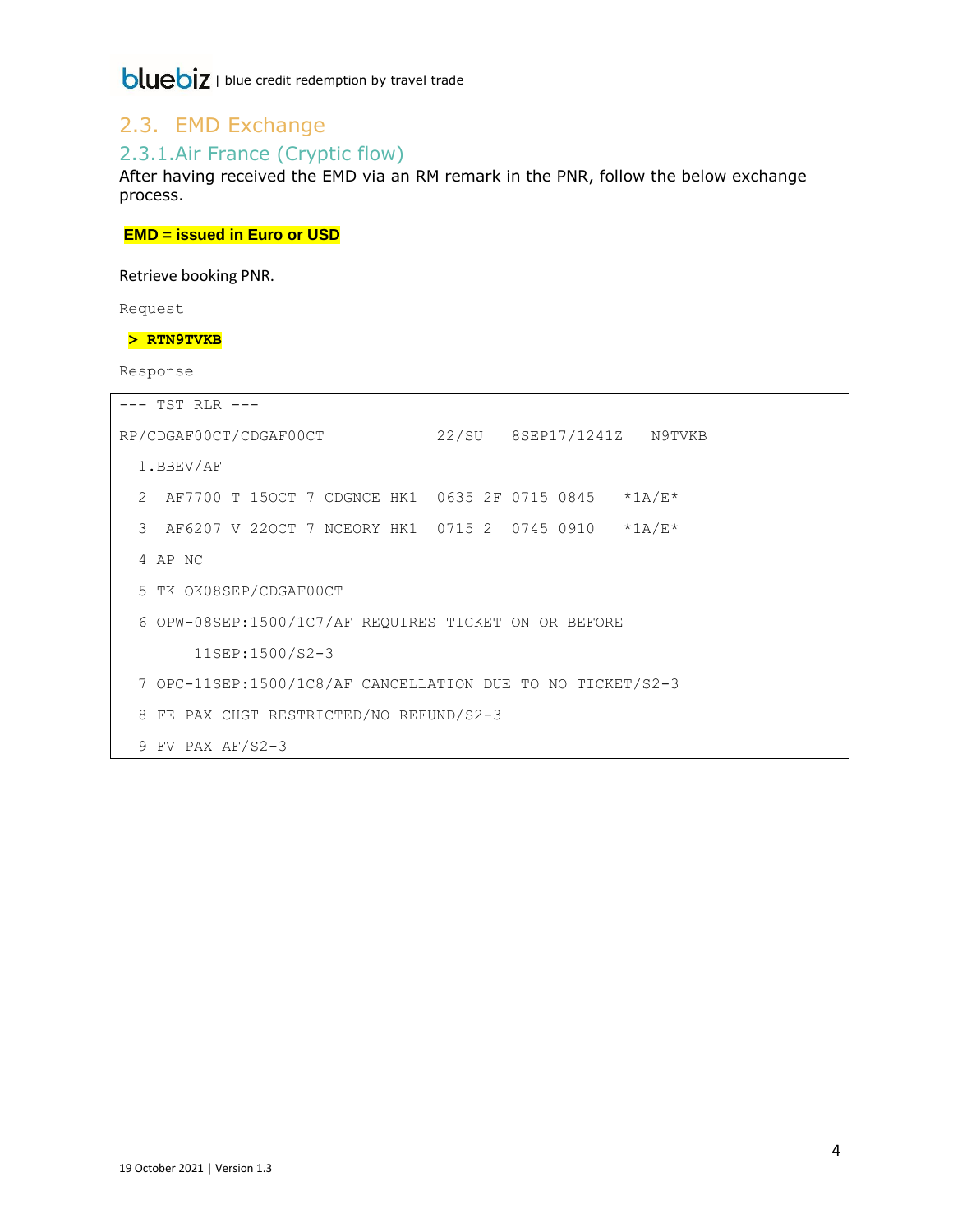### Display EMD

Request

### **> EWD/EMD057-8247441241**

```
EMD-0578247441241 TYPE-S SYS-1A LOC-
N9UBBM
INT- FCI-1 1 POI-CDG DOI-08SEP17 IOI-
20494795
PAX- BBEV/AF 
ADT
RFIC-D FINANCIAL IMPACT
REMARKS-
CPN-1 RFISC-BEV AF PAR S-O SAC- 0571NJXX8OK0P VALUE-122.00
DESCRIPTION-BLUEBIZ EXCHANGE VOUCHER
PRESENT TO-
PRESENT AT-
SERVICE REMARKS-
FARE F EUR 122.00
EXCH VAL EUR 179.83 RFND VAL
TAX-01 X IZ 2.26 TAX-02 X QW 19.95 TAX-03 X FR 
8.96
TAX-04 X FR 21.40 TAX-05 X UI 5.26
TOTAL EUR 179.83
/FC
FP ER169
FOID-
```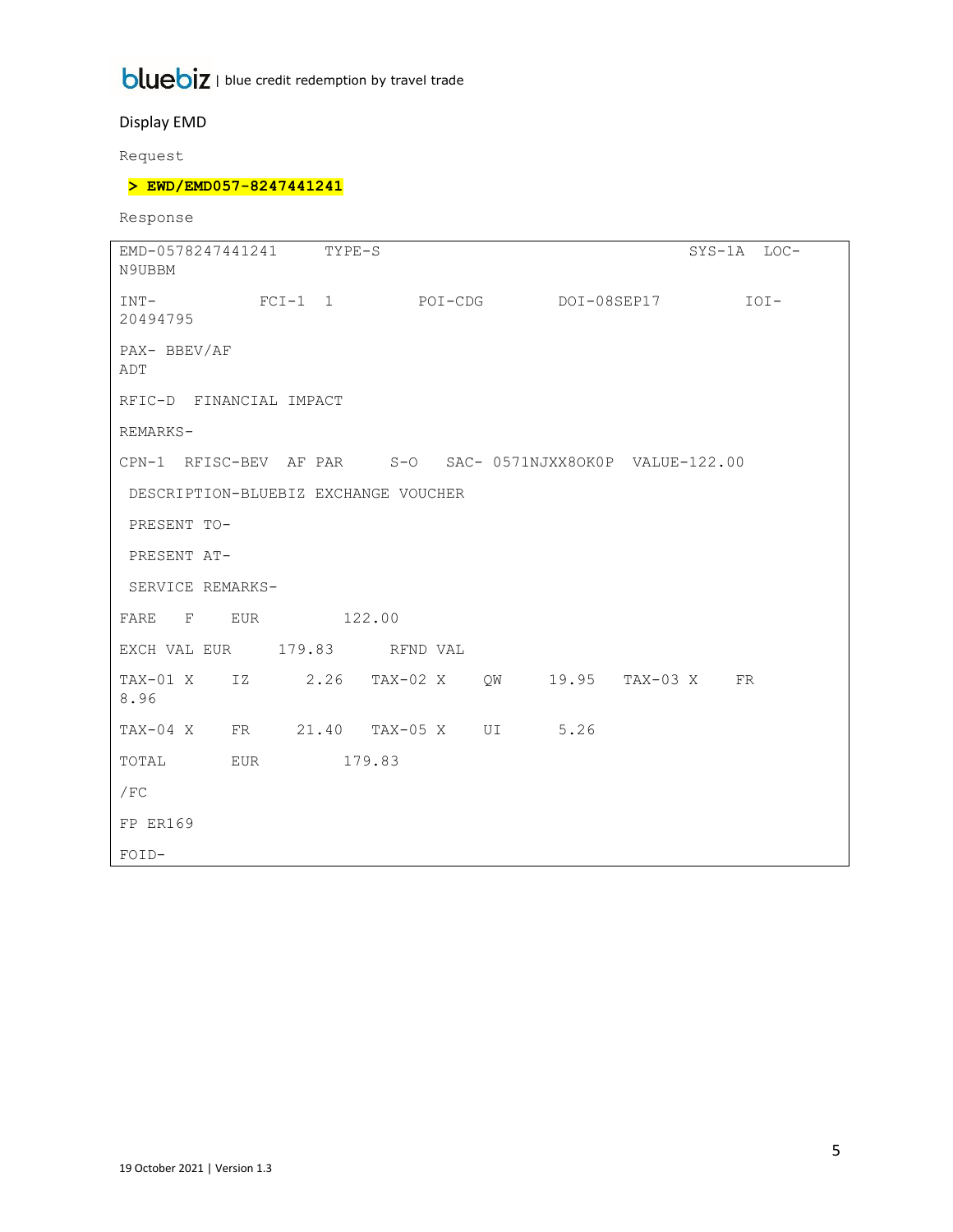Display TST

Request

### > **TQT**

|                                        | TST00001 CDGAF00CT 22/08SEP I 0 LD 11SEP17 2359 OD PARPAR |  |                |  |
|----------------------------------------|-----------------------------------------------------------|--|----------------|--|
| $T -$                                  |                                                           |  |                |  |
| <b>FXB</b>                             |                                                           |  |                |  |
| 1.BBEV/AF                              |                                                           |  |                |  |
|                                        | 1 CDG AF 7700 T 150CT 0715 OK TSRFR                       |  | 150CT150CT 1PC |  |
|                                        | 2 O NCE AF 6207 V 220CT 0745 OK VSRFR                     |  | 220CT220CT 1PC |  |
| <b>ORY</b>                             |                                                           |  |                |  |
| FARE F EUR 122.00                      |                                                           |  |                |  |
|                                        |                                                           |  |                |  |
|                                        | TX004 X EUR 21.40-FRTI TX005 X EUR 5.26-UIVZ              |  |                |  |
| EUR<br>TOTAL                           | 179.83                                                    |  |                |  |
|                                        | GRAND TOTAL EUR 179.83                                    |  |                |  |
| PAR AF NCE80.50AF PAR41.00EUR121.50END |                                                           |  |                |  |
|                                        |                                                           |  |                |  |
|                                        | 8. FE CHGT RESTRICTED/NO REFUND                           |  |                |  |
| 9. FV AF                               |                                                           |  |                |  |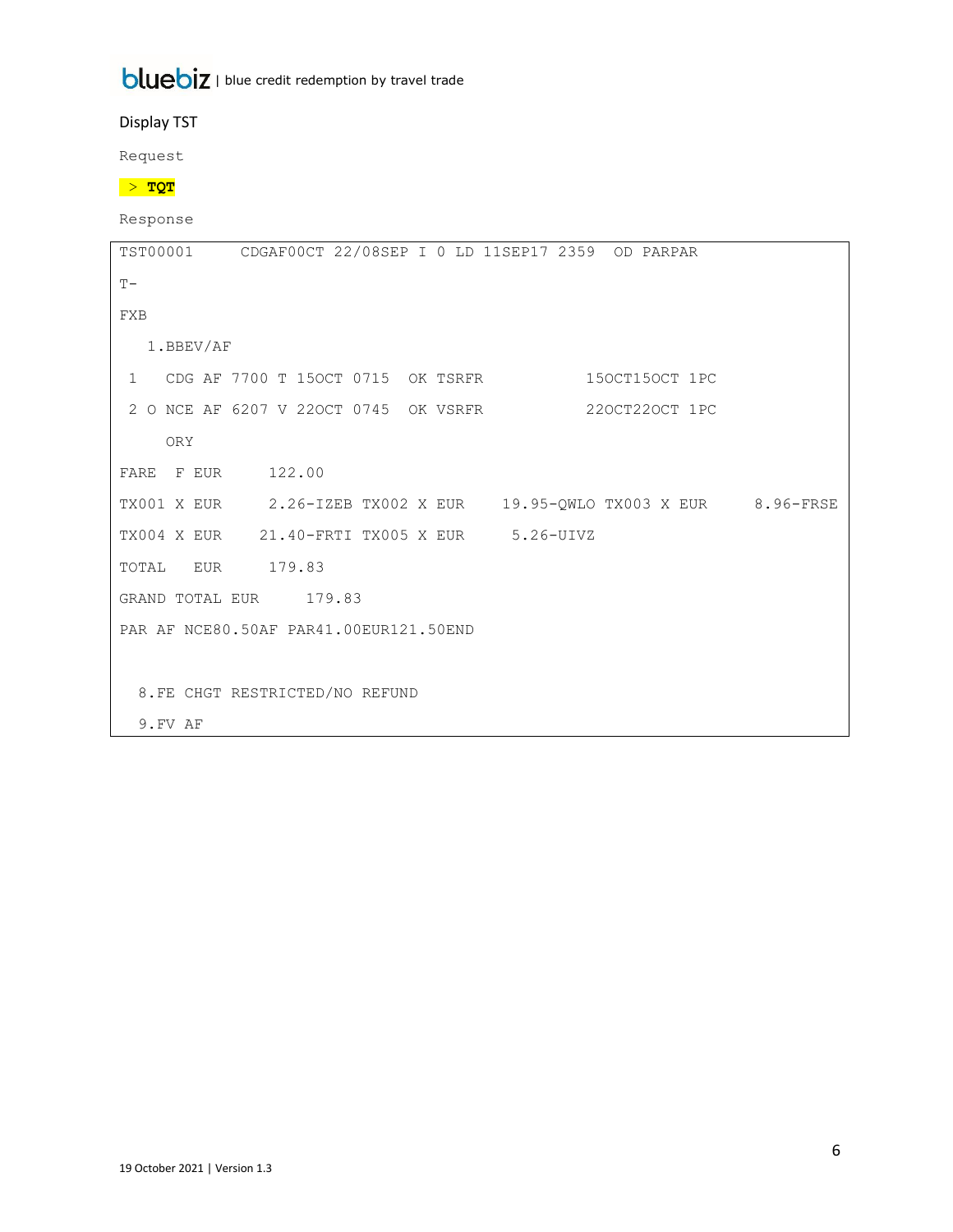Request

### **> TTI/EXCH**

|                        |                                              | TST00001 CDGAF00CT 22/08SEP M 1 LD 11SEP17 2359 OD PARPAR          |  |
|------------------------|----------------------------------------------|--------------------------------------------------------------------|--|
| $T -$                  |                                              |                                                                    |  |
| <b>FXB</b>             |                                              |                                                                    |  |
| 1.BBEV/AF              |                                              |                                                                    |  |
|                        |                                              | 1 CDG AF 7700 T 150CT 0715 OK TSRFR 150CT150CT 1PC                 |  |
|                        |                                              | 2 O NCE AF 6207 V 220CT 0745 OK VSRFR 220CT220CT 1PC               |  |
| ORY                    |                                              |                                                                    |  |
| FARE R EUR 122.00      |                                              |                                                                    |  |
|                        |                                              | TX001 0 EUR 2.26-IZEB TX002 0 EUR 19.95-QWLO TX003 0 EUR 8.96-FRSE |  |
|                        | TX004 O EUR 21.40-FRTI TX005 O EUR 5.26-UIVZ |                                                                    |  |
| TOTAL<br><b>EUR</b>    | 0.00                                         |                                                                    |  |
| <b>GRAND TOTAL EUR</b> | 0.00                                         |                                                                    |  |
|                        | PAR AF NCE80.50AF PAR41.00EUR121.50END       |                                                                    |  |
|                        |                                              |                                                                    |  |
|                        | 8. FE CHGT RESTRICTED/NO REFUND              |                                                                    |  |
| 9.FV AF                |                                              |                                                                    |  |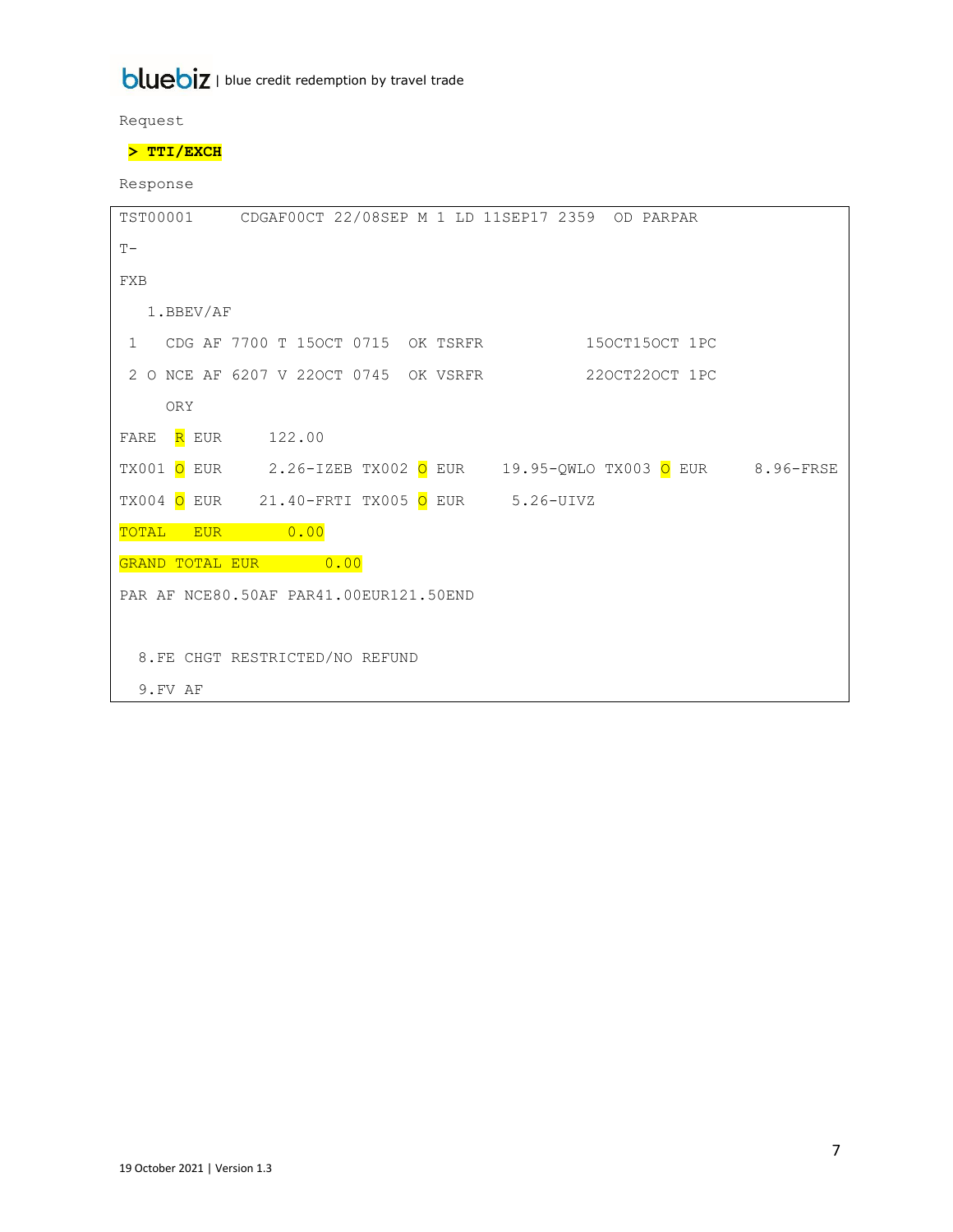Request

### **> FO057-8247441241M1PAR08SEP17/20494795**

Response

```
--- TST RLR ---
RP/CDGAF00CT/CDGAF00CT 22/SU 8SEP17/1241Z N9TVKB
  1.BBEV/AF
  2 AF7700 T 15OCT 7 CDGNCE HK1 0635 2F 0715 0845 *1A/E*
  3 AF6207 V 22OCT 7 NCEORY HK1 0715 2 0745 0910 *1A/E*
  4 AP NC
  5 TK OK08SEP/CDGAF00CT
  6 OPW-08SEP:1500/1C7/AF REQUIRES TICKET ON OR BEFORE
        11SEP:1500/S2-3
  7 OPC-11SEP:1500/1C8/AF CANCELLATION DUE TO NO TICKET/S2-3
  8 FE PAX CHGT RESTRICTED/NO REFUND/S2-3
  9 FO 057-8247441241PAR08SEP17/20494795/057-82474412414M1
 10 FV PAX AF/S2-3
```
Request

**> FPO/ER**

```
--- TST RLR ---
RP/CDGAF00CT/CDGAF00CT 22/SU 8SEP17/1241Z N9TVKB
  1.BBEV/AF
  2 AF7700 T 15OCT 7 CDGNCE HK1 0635 2F 0715 0845 *1A/E*
  3 AF6207 V 22OCT 7 NCEORY HK1 0715 2 0745 0910 *1A/E*
  4 AP NC
  5 TK OK08SEP/CDGAF00CT
  6 OPW-08SEP:1500/1C7/AF REQUIRES TICKET ON OR BEFORE
        11SEP:1500/S2-3
  7 OPC-11SEP:1500/1C8/AF CANCELLATION DUE TO NO TICKET/S2-3
  8 FE PAX CHGT RESTRICTED/NO REFUND/S2-3
  9 FO 057-8247441241PAR08SEP17/20494795/057-82474412414M1
 10 FP O/ER
 11 FV PAX AF/S2-3
```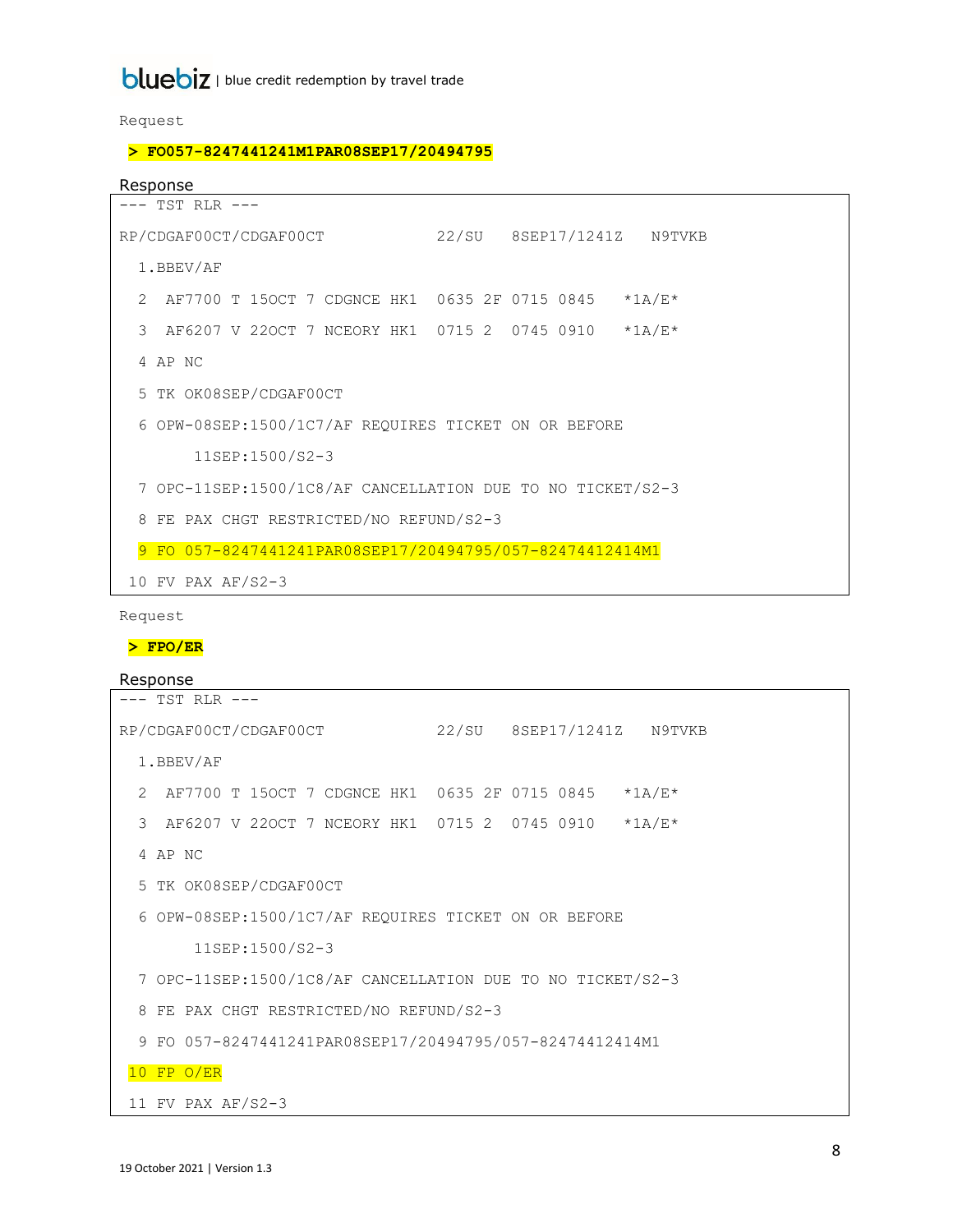Request

### **> TTP/RT**

Response

OK ETICKET

Request

### **> RT**

| --- TST RLR ---                                                |                                                                |  |  |  |  |  |  |  |  |
|----------------------------------------------------------------|----------------------------------------------------------------|--|--|--|--|--|--|--|--|
| RP/CDGAF00CT/CDGAF00CT                                         | 22/SU 8SEP17/1247Z N9TVKB                                      |  |  |  |  |  |  |  |  |
| 1.BBEV/AF                                                      |                                                                |  |  |  |  |  |  |  |  |
| AF7700 T 150CT 7 CDGNCE HK1 0635 2F 0715 0845<br>$\mathcal{L}$ | $*1A/E*$                                                       |  |  |  |  |  |  |  |  |
| 3<br>AF6207 V 220CT 7 NCEORY HK1 0715 2 0745 0910              | $*1A/E*$                                                       |  |  |  |  |  |  |  |  |
| 4 AP NC                                                        |                                                                |  |  |  |  |  |  |  |  |
| 5 TK OK08SEP/CDGAF00CT//ETAF                                   |                                                                |  |  |  |  |  |  |  |  |
|                                                                | 6 FA PAX 057-2398692148/ETAF/EUR0.00/08SEP17/CDGAF00CT/2049479 |  |  |  |  |  |  |  |  |
| $5/S2-3$                                                       |                                                                |  |  |  |  |  |  |  |  |
| 7 FB PAX 0000000000 TTP/RT OK ETICKET/S2-3                     |                                                                |  |  |  |  |  |  |  |  |
| 8 FE PAX CHGT RESTRICTED/NO REFUND/S2-3                        |                                                                |  |  |  |  |  |  |  |  |
| 9 FO 057-8247441241PAR08SEP17/20494795/057-82474412414M1       |                                                                |  |  |  |  |  |  |  |  |
| 10 FP O/ER                                                     |                                                                |  |  |  |  |  |  |  |  |
| 11 FV PAX AF/S2-3                                              |                                                                |  |  |  |  |  |  |  |  |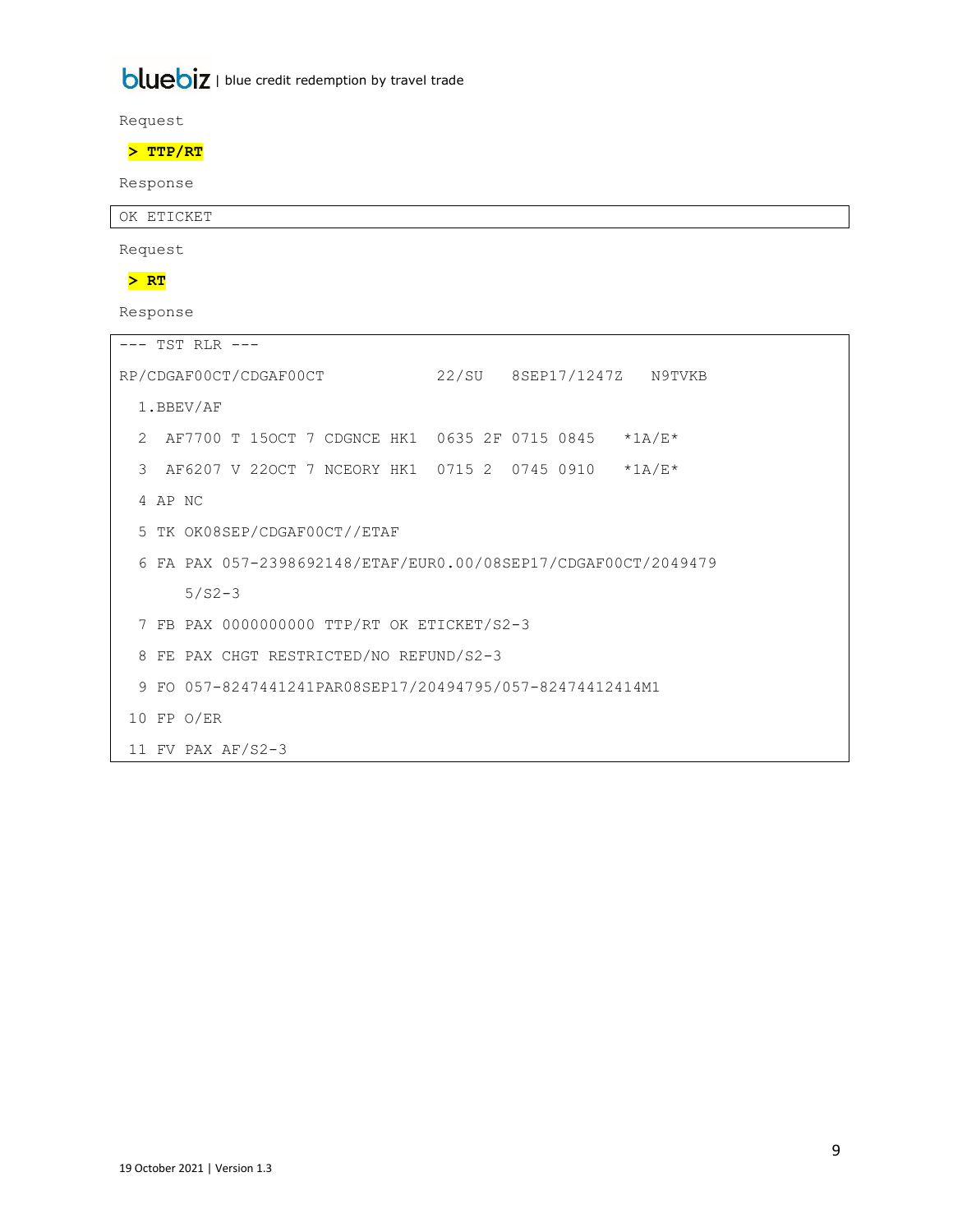### <span id="page-10-0"></span>2.3.2.KLM (Cryptic flow)

After having received the EMD via an RM remark in the PNR, follow the below exchange process.

### **EMD = issued in Euro or USD**

Retrieve booking PNR.

Request

### **> RTN9VISN**

| TST RLR                                            |                                 |  |  |  |  |  |  |
|----------------------------------------------------|---------------------------------|--|--|--|--|--|--|
| RP/AMSKL0980/AMSKL0980                             | 8SEP17/1250Z<br>ME/SU<br>N9VISN |  |  |  |  |  |  |
| AMSKL0980/0081ME/8SEP17                            |                                 |  |  |  |  |  |  |
| 1.BBEV/KL                                          |                                 |  |  |  |  |  |  |
| KL1227 X 150CT 7 AMSCDG HK1 0715 0840 150CT E<br>2 | KL/N9VISN                       |  |  |  |  |  |  |
| KL1228 L 220CT 7 CDGAMS HK1 0935 1055 220CT E<br>3 | KL/N9VISN                       |  |  |  |  |  |  |
| AP NC<br>4                                         |                                 |  |  |  |  |  |  |
| 5 TK OK08SEP/AMSKL0980                             |                                 |  |  |  |  |  |  |
| FE PAX NONENDO/NONREF/S2-3<br>6                    |                                 |  |  |  |  |  |  |
| 7 FV PAX $KL/S2-3$                                 |                                 |  |  |  |  |  |  |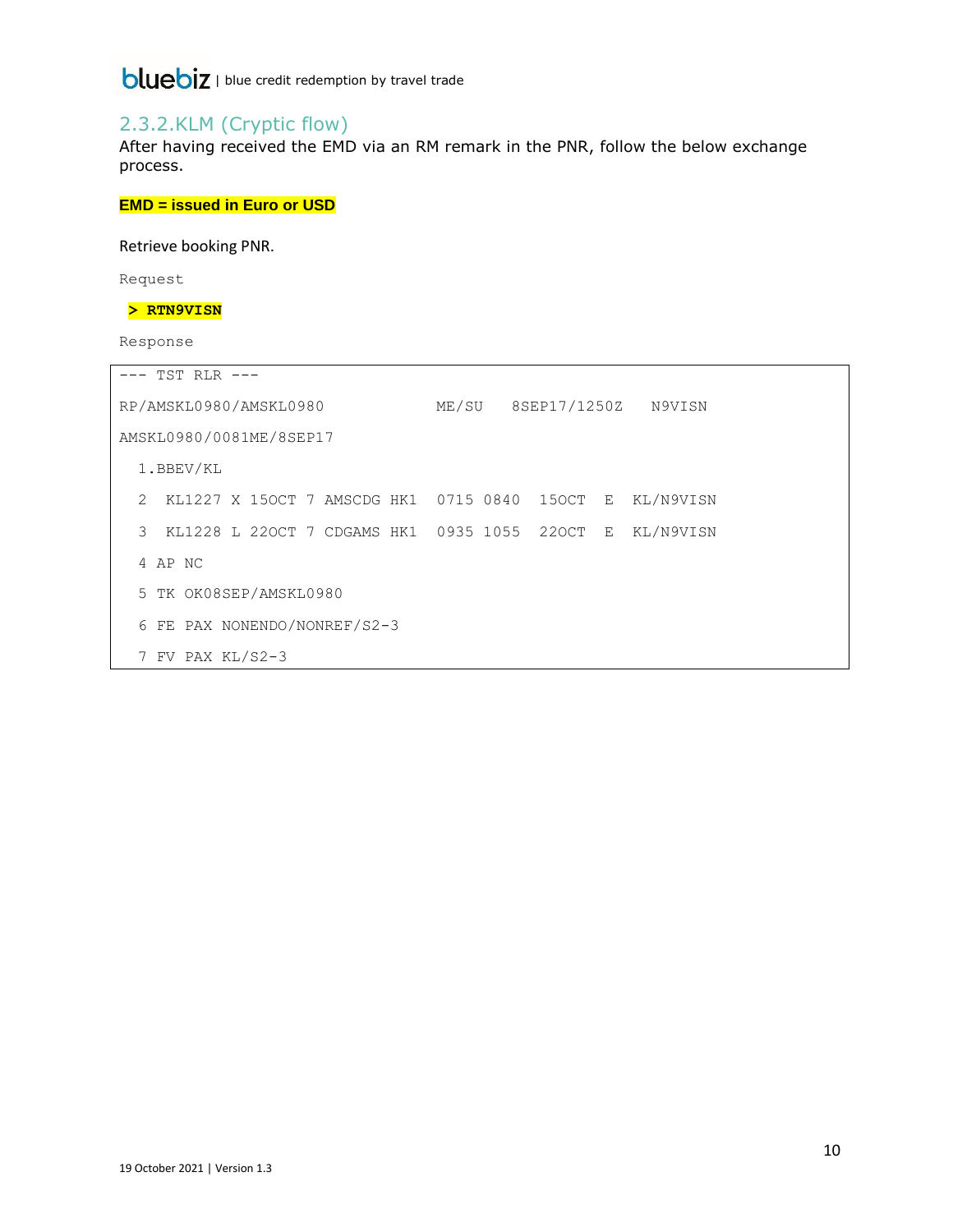### Display EMD

Request

### **> EWD/EMD074-8220013221**

Response

EMD-0748220013221 TYPE-S SYS-1A LOC-N9Q9OM INT- FCI-1 1 POI-AMS DOI-08SEP17 IOI-57492632 PAX- BBEV/KL ADT RFIC-D FINANCIAL IMPACT REMARKS-CPN-1 RFISC-BEV KL AMS S-O VALUE-126.00 DESCRIPTION-BLUEBIZ EXCHANGE VOUCHER PRESENT TO-PRESENT AT-SERVICE REMARKS-FARE F EUR 126.00 EXCH VAL EUR 177.98 RFND VAL TAX-01 X CJ 10.08 TAX-02 X RN 11.94 TAX-03 X QX 11.60 TAX-04 X IZ 1.13 TAX-05 X FR 4.48 TAX-06 X FR 12.75 TOTAL EUR 177.98 /FC FP ER169 FOID-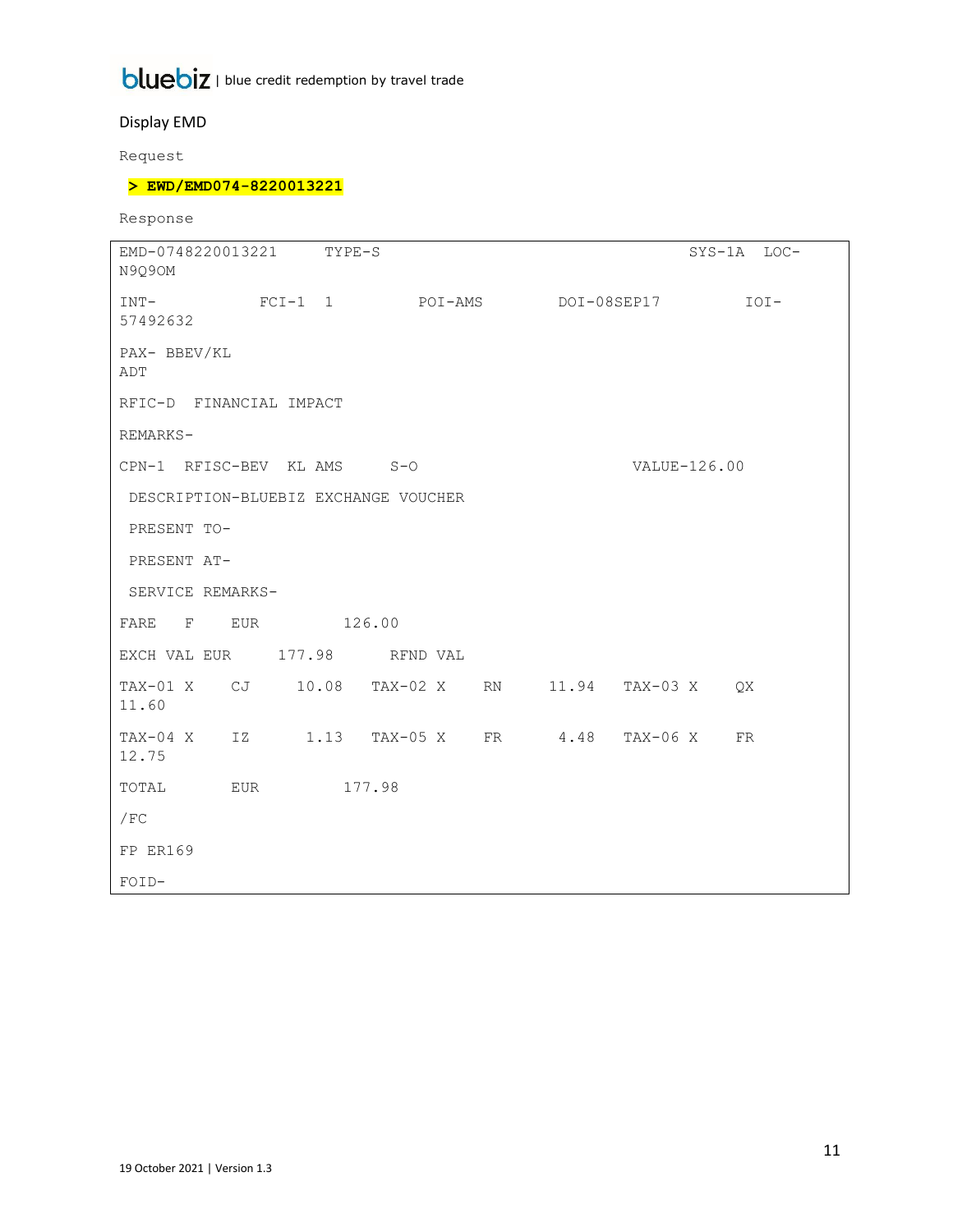Display TST

Request

### **> TQT**

| TST00001 AMSKL0980 ME/08SEP I 0 LD 11SEP17 2359 OD AMSAMS |                                       |  |                |  |
|-----------------------------------------------------------|---------------------------------------|--|----------------|--|
| $T -$                                                     |                                       |  |                |  |
| FXB                                                       |                                       |  |                |  |
| 1.BBEV/KL                                                 |                                       |  |                |  |
| $\mathbf{1}$                                              | AMS KL 1227 X 150CT 0715 OK XSRNL     |  | 150CT150CT 0PC |  |
|                                                           | 2 0 CDG KL 1228 L 220CT 0935 OK LWKNL |  | 220CT220CT 0PC |  |
| AMS                                                       |                                       |  |                |  |
| FARE F EUR                                                | 126.00                                |  |                |  |
|                                                           |                                       |  |                |  |
|                                                           |                                       |  |                |  |
| EUR<br>TOTAL                                              | 177.98                                |  |                |  |
| GRAND TOTAL EUR                                           | 177.98                                |  |                |  |
| AMS KL PAR26.37KL AMS114.47NUC140.84END ROE0.891032       |                                       |  |                |  |
|                                                           |                                       |  |                |  |
| 6. FE NONENDO/NONREF                                      |                                       |  |                |  |
| 7. FV KL                                                  |                                       |  |                |  |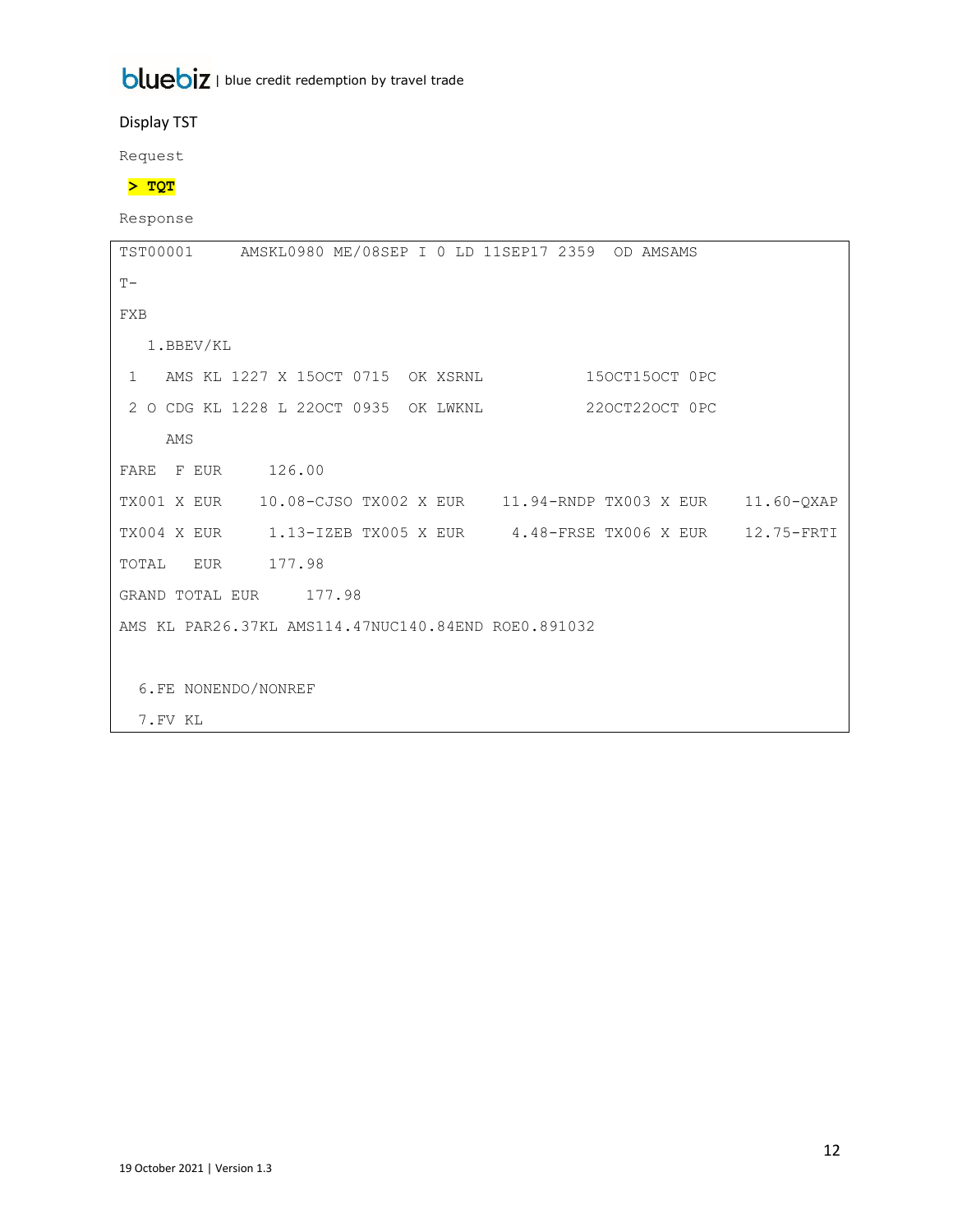Request

### **> TTI/EXCH**

Response

```
TST00001 AMSKL0980 ME/08SEP M 1 LD 11SEP17 2359 OD AMSAMS
T-FXB
   1.BBEV/KL
1 AMS KL 1227 X 15OCT 0715 OK XSRNL 15OCT15OCT 0PC
2 O CDG KL 1228 L 22OCT 0935 OK LWKNL 22OCT22OCT 0PC
     AMS
FARE R EUR 126.00
TX001 <mark>O</mark> EUR 10.08-CJSO TX002 <mark>O</mark> EUR 11.94-RNDP TX003 <mark>O</mark> EUR 11.60-QXAP
TX004 <mark>O</mark> EUR 1.13-IZEB TX005 O EUR 4.48-FRSE TX006 O EUR 12.75-FRTI
TOTAL EUR 0.00
GRAND TOTAL EUR 0.00
AMS KL PAR26.37KL AMS114.47NUC140.84END ROE0.891032
  6.FE NONENDO/NONREF
  7.FV KL
```
Request

### **> FO074-8220013221M1AMS08SEP17/57492632**

```
--- TST RLR ---
RP/AMSKL0980/AMSKL0980 ME/SU 8SEP17/1250Z N9VISN
AMSKL0980/0081ME/8SEP17
  1.BBEV/KL
  2 KL1227 X 15OCT 7 AMSCDG HK1 0715 0840 15OCT E KL/N9VISN
  3 KL1228 L 22OCT 7 CDGAMS HK1 0935 1055 22OCT E KL/N9VISN
  4 AP NC
  5 TK OK08SEP/AMSKL0980
  6 FE PAX NONENDO/NONREF/S2-3
  7 FO 074-8220013221AMS08SEP17/57492632/074-82200132215M1
```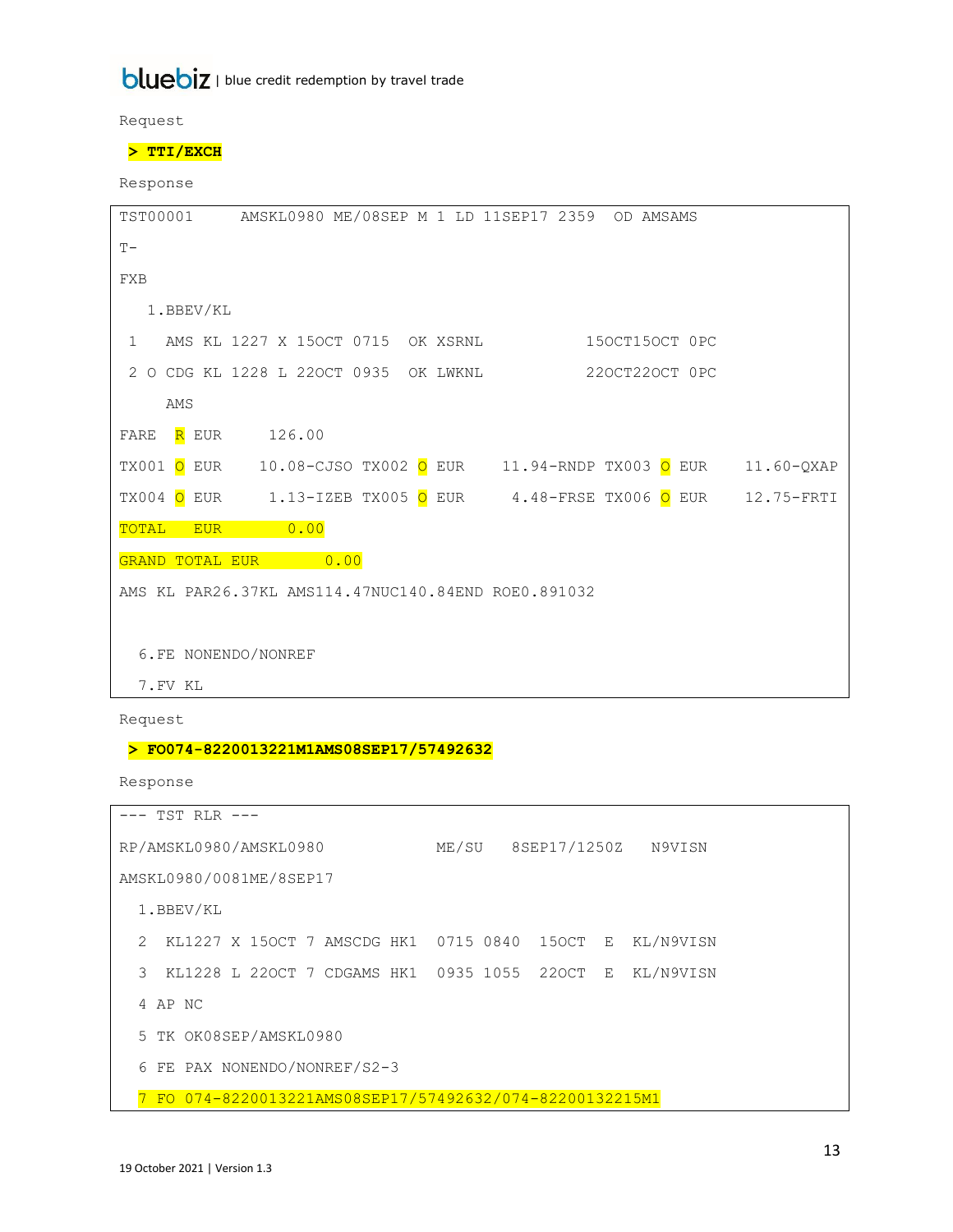Request

### **> FPO/ER**

Response

| TST RLR                                                                  |       |              |           |
|--------------------------------------------------------------------------|-------|--------------|-----------|
| RP/AMSKL0980/AMSKL0980                                                   | ME/SU | 8SEP17/1250Z | N9VISN    |
| AMSKL0980/0081ME/8SEP17                                                  |       |              |           |
| 1.BBEV/KL                                                                |       |              |           |
| $\mathcal{P}$<br>KL1227 X 150CT 7 AMSCDG HK1 0715 0840 150CT E KL/N9VISN |       |              |           |
| 3<br>KL1228 L 220CT 7 CDGAMS HK1 0935 1055 220CT E                       |       |              | KL/N9VISN |
| 4 AP NC                                                                  |       |              |           |
| 5 TK OK08SEP/AMSKL0980                                                   |       |              |           |
| FE PAX NONENDO/NONREF/S2-3<br>6                                          |       |              |           |
| 7 FO 074-8220013221AMS08SEP17/57492632/074-82200132215M1                 |       |              |           |
| $FP$ $O/ER$<br>8                                                         |       |              |           |
|                                                                          |       |              |           |

Request

### **> TTP/RT**

Response

OK ETICKET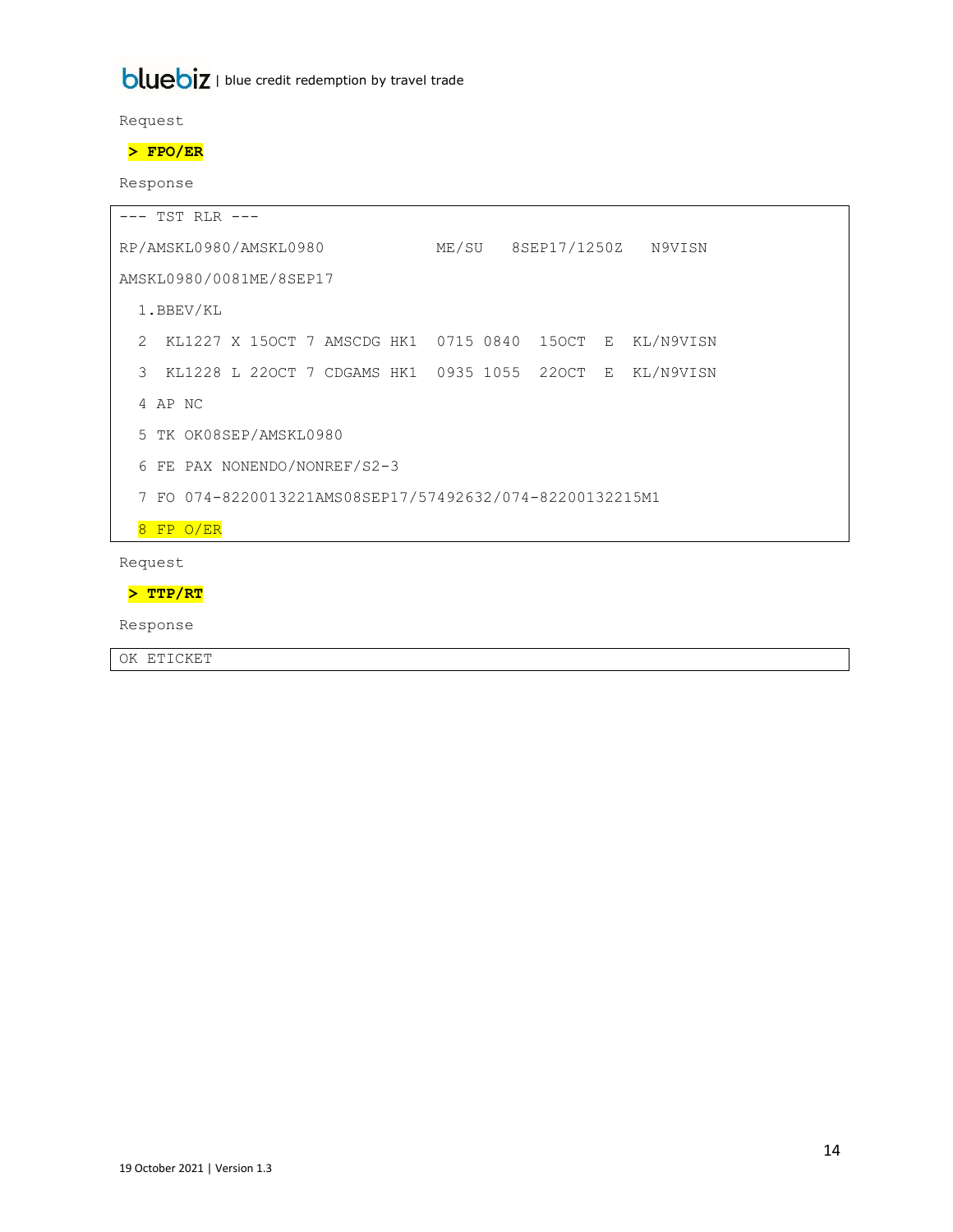Request

### **> RT**

|               |         | $---$ TST RLR $---$     |  |  |                                            |  |  |                                                          |                                                              |
|---------------|---------|-------------------------|--|--|--------------------------------------------|--|--|----------------------------------------------------------|--------------------------------------------------------------|
|               |         | RP/AMSKL0980/AMSKL0980  |  |  |                                            |  |  |                                                          | ME/SU 8SEP17/1256Z N9VISN                                    |
|               |         | AMSKL0980/0081ME/8SEP17 |  |  |                                            |  |  |                                                          |                                                              |
|               |         | 1.BBEV/KL               |  |  |                                            |  |  |                                                          |                                                              |
| $\mathcal{L}$ |         |                         |  |  |                                            |  |  |                                                          | KL1227 X 150CT 7 AMSCDG HK1 0715 0840 150CT E KL/N9VISN      |
| 3             |         |                         |  |  |                                            |  |  |                                                          | KL1228 L 220CT 7 CDGAMS HK1 0935 1055 220CT E KL/N9VISN      |
|               | 4 AP NC |                         |  |  |                                            |  |  |                                                          |                                                              |
|               |         |                         |  |  | 5 TK OK08SEP/AMSKL0980//ETKL               |  |  |                                                          |                                                              |
| 6             |         |                         |  |  |                                            |  |  |                                                          | FA PAX 074-2407680365/ETKL/EURO.00/08SEP17/AMSKL0980/5749263 |
|               |         | $2/S2-3$                |  |  |                                            |  |  |                                                          |                                                              |
|               |         |                         |  |  | 7 FB PAX 0000000000 TTP/RT OK ETICKET/S2-3 |  |  |                                                          |                                                              |
|               |         |                         |  |  | 8 FE PAX NONENDO/NONREF/S2-3               |  |  |                                                          |                                                              |
|               |         |                         |  |  |                                            |  |  | 9 FO 074-8220013221AMS08SEP17/57492632/074-82200132215M1 |                                                              |
|               |         | 10 FP O/ER              |  |  |                                            |  |  |                                                          |                                                              |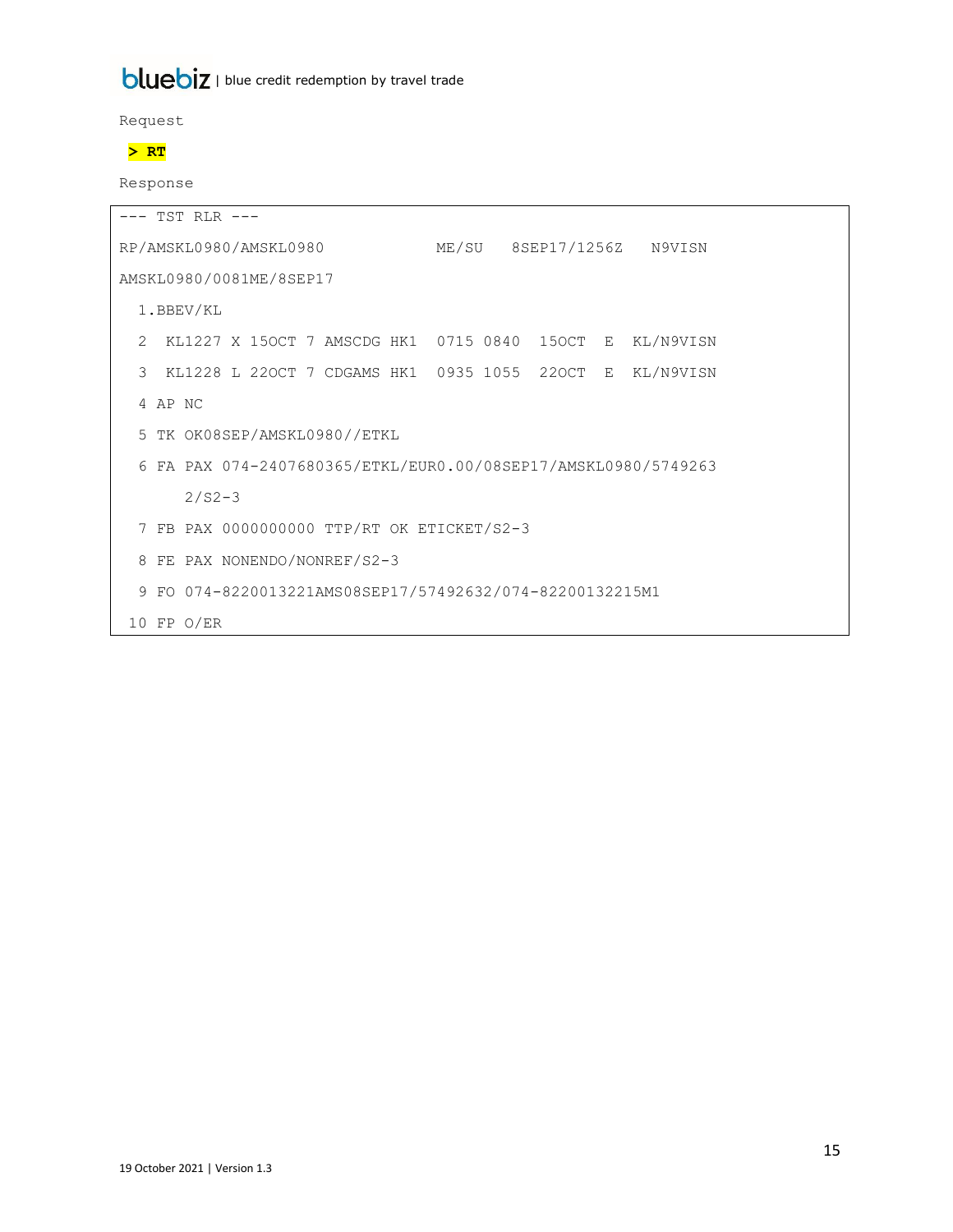# <span id="page-16-0"></span>3. Sabre issuing agents

### <span id="page-16-1"></span>3.1. PNR creation

### <span id="page-16-2"></span>3.1.1.Create PNR following the normal process

The following items are mandatory to add in the PNR: OIN, fare, fare basis and total fare quote.

### <span id="page-16-3"></span>3.1.2.OIN (Account number of bluebiz member) information

- The OIN entry is mandatory for all bookings, corporate and published fares.
- The entry to add the bluebiz number is: 3OSI YY OIN ZZ12345 (=example)
- OIN in the reservation will trigger the TTL *Ticket Time Limit*

### <span id="page-16-4"></span>3.1.3.Upgrades

 Please mention the new fare basis and the fare difference incl. taxes via a remark in the PNR. You can only request an upgrade if the ticket is already issued.

### <span id="page-16-5"></span>3.1.4.Fare information example

SI KL FB YS50ABLG BASE FARE EUR964.00 TOTAL FARE QUOTE: 1045.00

### <span id="page-16-6"></span>3.2. Payment request for issuing EMD with blue credits

The payment request has to be send at least 5 days before departure of the first flight:

- Go to<https://www.bluebiz.com/en/travel-Agent/payment-request> and complete the form.
- If all steps above are checked, an EMD will be issued and the EMD number will be send via SSR remark in the PNR.
- After the EMD is inserted in the PNR the ticket has to be issued according process 3 or 4 within 72 hrs.
- Changes and flight related services are excluded for blue credits redemption by Travel Trade.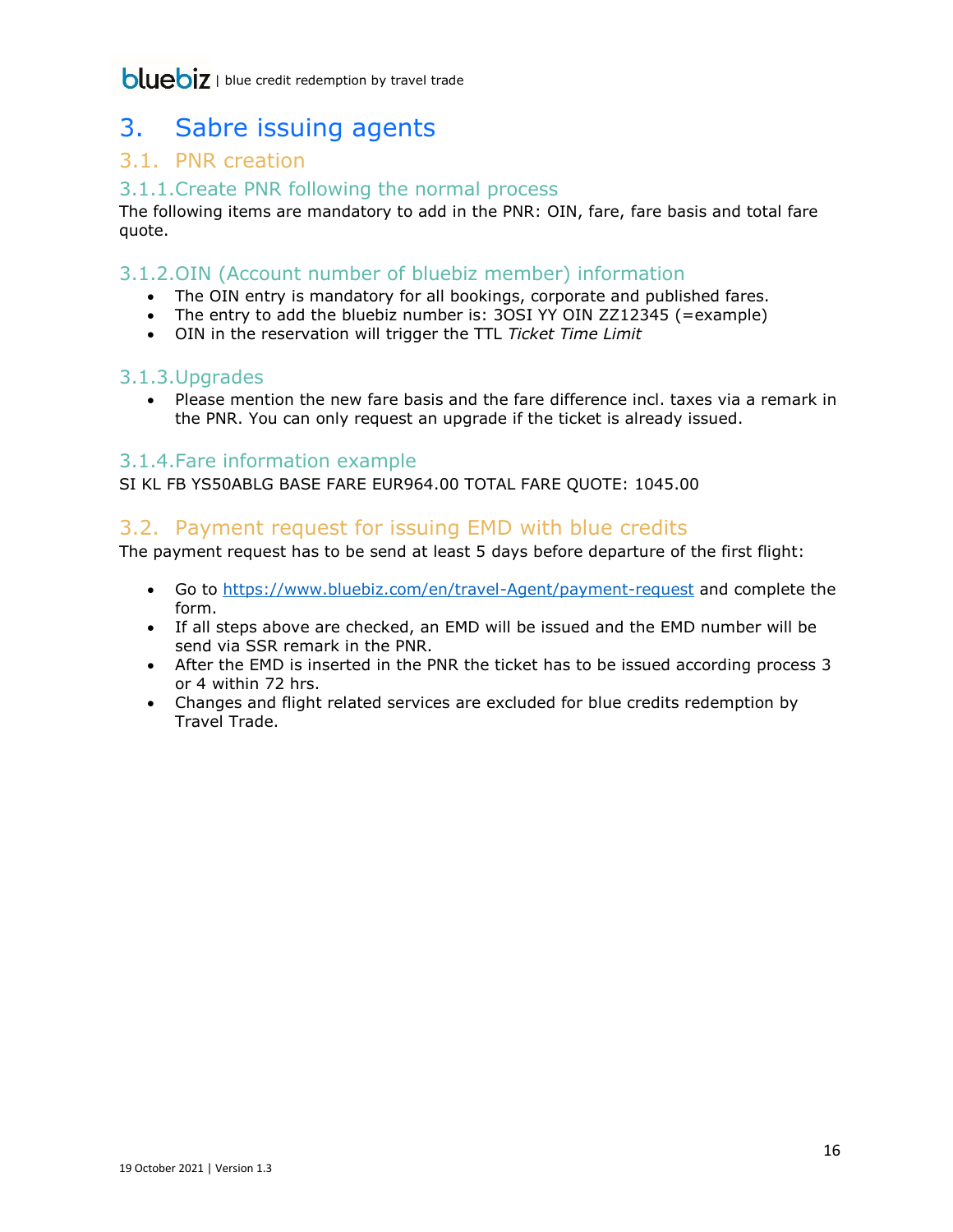### <span id="page-17-0"></span>3.3. EMD Exchange Air France and/or KLM

### <span id="page-17-1"></span>3.3.1.Exchange process

After having received the EMD via an SSR remark in the PNR, follow the below exchange process.

W¥ETEMDNUMBER/1/DATECITYOFISSUANCE/TICKETISSUINGIATANUMBER¥FEFCASH¥EMD -PAXNAME¥UN\*BBTRAVELEMD\*

Example: W¥ET0571234567897/1/24JUN21AMS/11111111¥FEFCASH¥EMD-BLUEBIZ/SABRE¥UN\*BBTRAVELEMD\*

EMD = issued in currency of issuing IATA agent

For KLM replace 057 by 074

### <span id="page-17-2"></span>3.3.2.Tour code BBTRAVELEMD in the ticket

To recognize the tickets issued with the EMD it is important that a specific tour code (BBTRAVELEMD) will be added to the ticket.